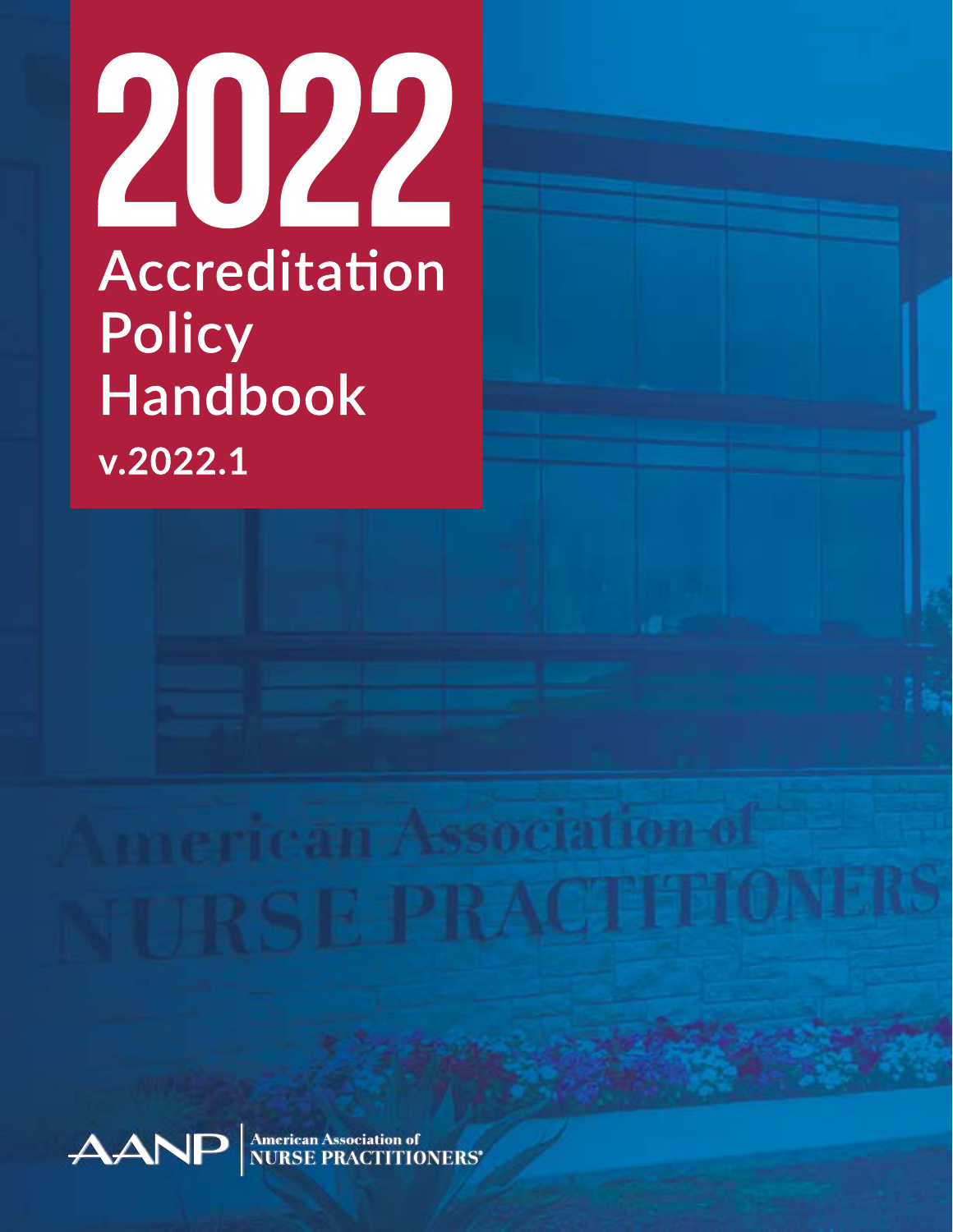### **Table of Contents**

| 1.0  |                                      |
|------|--------------------------------------|
| 2.0  |                                      |
| 3.0  |                                      |
| 4.0  |                                      |
| 5.0  |                                      |
| 6.0  |                                      |
| 7.0  | ACCREDITATION APPLICATION PROCESS 13 |
| 8.0  |                                      |
| 9.0  |                                      |
| 10.0 |                                      |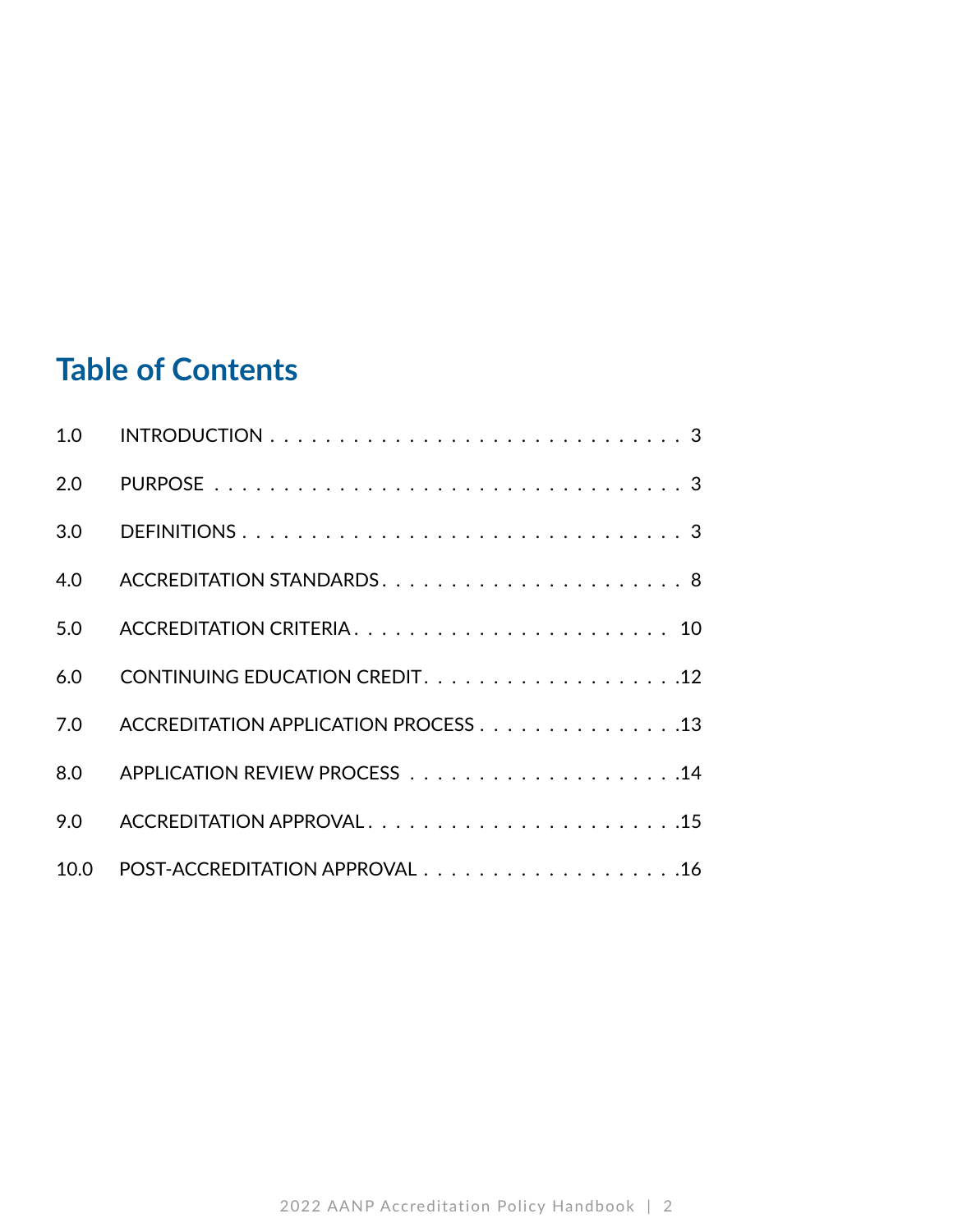# **1.0 INTRODUCTION**

The American Association of Nurse Practitioners® (AANP) is a professional membership organization and a continuing education (CE) accrediting body. As such, AANP CE is not affiliated with or accredited by any other organization. AANP CE activity approval indicates that an educational activity has been reviewed by AANP Accreditation staff and independent reviewers, if applicable, who deem it educationally sound, relevant to nurse practitioner (NP) practice and consistent with all AANP accreditation requirements. AANP Accreditation Standards are consistent with the philosophy of Accreditation Council for Continuing Medical Education (ACCME) standards. AANP-approved activities must be fair and balanced (unbiased). In addition to planning balanced content on proposed topics, commercial funding and faculty-industry relationships must be disclosed to learners. The ACCME, U.S. Food and Drug Administration (FDA), Office of Inspector General (OIG) and Pharmaceutical Research and Manufacturers of America® (PhRMA) have established guidance for industry-supported scientific and educational events. The implementation of AANP-approved activities must be consistent with this guidance.

AANP accreditation of individual activities **does not** imply partnership or sponsorship of the activity. Use of the AANP logo is not permitted, as AANP is acting as the accreditor or approver, not the provider. Accreditation by AANP does not imply an agreement regarding the implementation of the activity or management of funds for activities approved for CE credit.

### **2.0 PURPOSE**

The purpose of AANP Accreditation is to establish and maintain a standard approach to reviewing and approving CE activities and thereby granting accreditation for CE activities.

## **3.0 DEFINITIONS**

The following terms are beneficial to enhancing one's understanding of this policy:

Accreditation Criteria: The requirements that must be met to be approved for AANP accreditation.

Accreditation Review: The review process for AANP accreditation is performed by staff in the AANP Education and Accreditation Department.

Accreditation Statement: The standard statement that must appear on all AANP-accredited CE activities and associated materials. There are two variations of the AANP Accreditation Statement: one for the activities for which approval is pending, and one for the activities that have received approval. For more information, see sections 8.0 and 9.0.

Accreditor: An organization that awards CE credit for an educational activity, if approved.

Activity: A CE activity is an educational offering that is planned, implemented and evaluated in accordance with the AANP Accreditation Criteria, Standards and Accreditation Policies.

Activity ID Number: The identification (ID) number assigned by AANP to the application once it has been submitted. This ID number is to be used for marketing, CE certificates and all communication with AANP.

Activity Sponsor or Provider: AANP defines the accreditation applicant as the activity's sponsor or provider, which is the institution or the organization providing the CE activity. When activities receive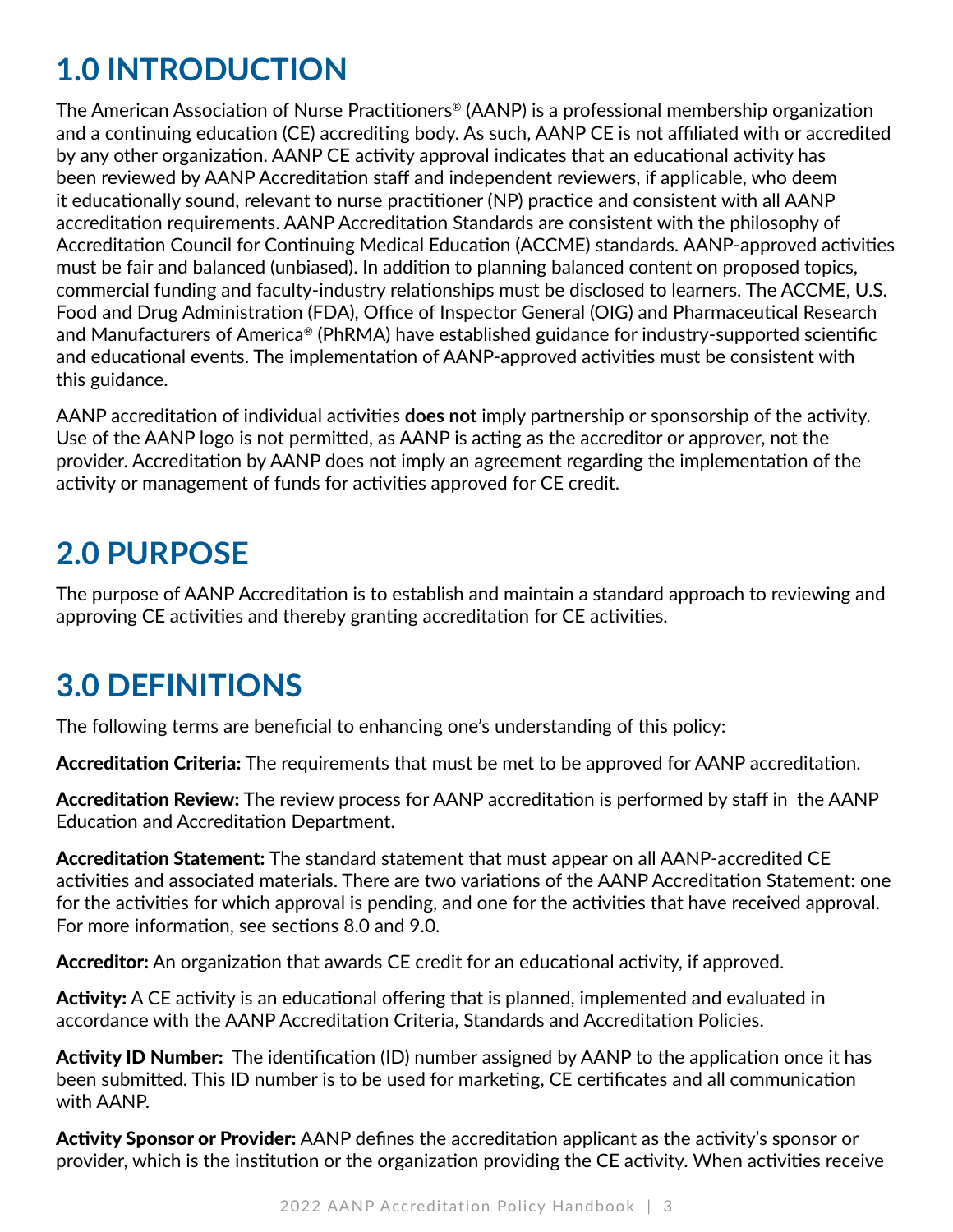commercial or other external funding, the grantor is designated as the funder or supporter, not the sponsor or provider. An ineligible entity (commercial interest) may not serve as the sponsor or provider of an AANP-approved activity.

Advanced Activity: Any live activity that is more than 15 contact hours or any live activity presented three or more times within the accreditation period, blended on-demand activities with a virtual component of four to nine months, a CE series — either three-months (may be repeated up to three times) or six-months (no repeats), any podcast or a virtual activity that lasts up to six months with no repeats.

**Blended On-demand Activity:** An activity offered live or as a live webinar on a specific date, recorded and offered to participants for up to nine months after the live presentation. This activity may not be repeated.

Commercial Support: Monetary or in-kind contribution given by an ineligible entity (commercial interest) for the support of an educational activity or project.

Conflict of Interest: AANP considers financial relationships (in the 24 months immediately preceding the date of the proposed activity) to create conflicts of interest (COIs) in CE when individuals have both the opportunity to influence the content of a CE activity and have a financial relationship with an ineligible entity (commercial interest). AANP requires anyone able to influence or control the CE content to disclose any financial relationships with an ineligible entity (commercial interest) in the 24 months preceding the date of the proposed activity (not the submission date).

Contact Hours: One AANP contact hour of CE (1.0 CH) is equivalent to 60 minutes of learning. Contact hours and CE units (CEUs) or continuing medical education (CME) are not interchangeable or synonymous. The terms "CEU" and "CME" should not be used in relation to AANP-approved CE credit.

CE Series: Multi-component activity where all pieces build on one another or are specific to a single disease process. The same set of learners would be enrolled for the entirety of the program. Examples include specialty certificate programs and NP fellowship or residency programs. This activity would have a single AANP-assigned activity ID with one CE certificate.

Eligibility of Entities (previously termed Commercial Interest): To ensure that accredited CE has scientifically justified recommendations and is fair, balanced and free of commercial bias, AANP has aligned with the ACCME Standards. AANP reserves the right to determine which entities and activities are awarded AANP accreditation.

Entities that may be accredited (eligible entities) or that participate in accredited activities include those whose mission and function incorporate providing clinical services directly to patients; educating health care professionals; or serving as a fiduciary to patients, the public or population health; and other entities that are not otherwise ineligible. Examples include:

- Ambulatory procedure centers.
- Blood banks.
- Diagnostic labs that do not sell proprietary products.
- Electronic health records companies.
- Government or military agencies.
- Group medical practices.
- Health law firms.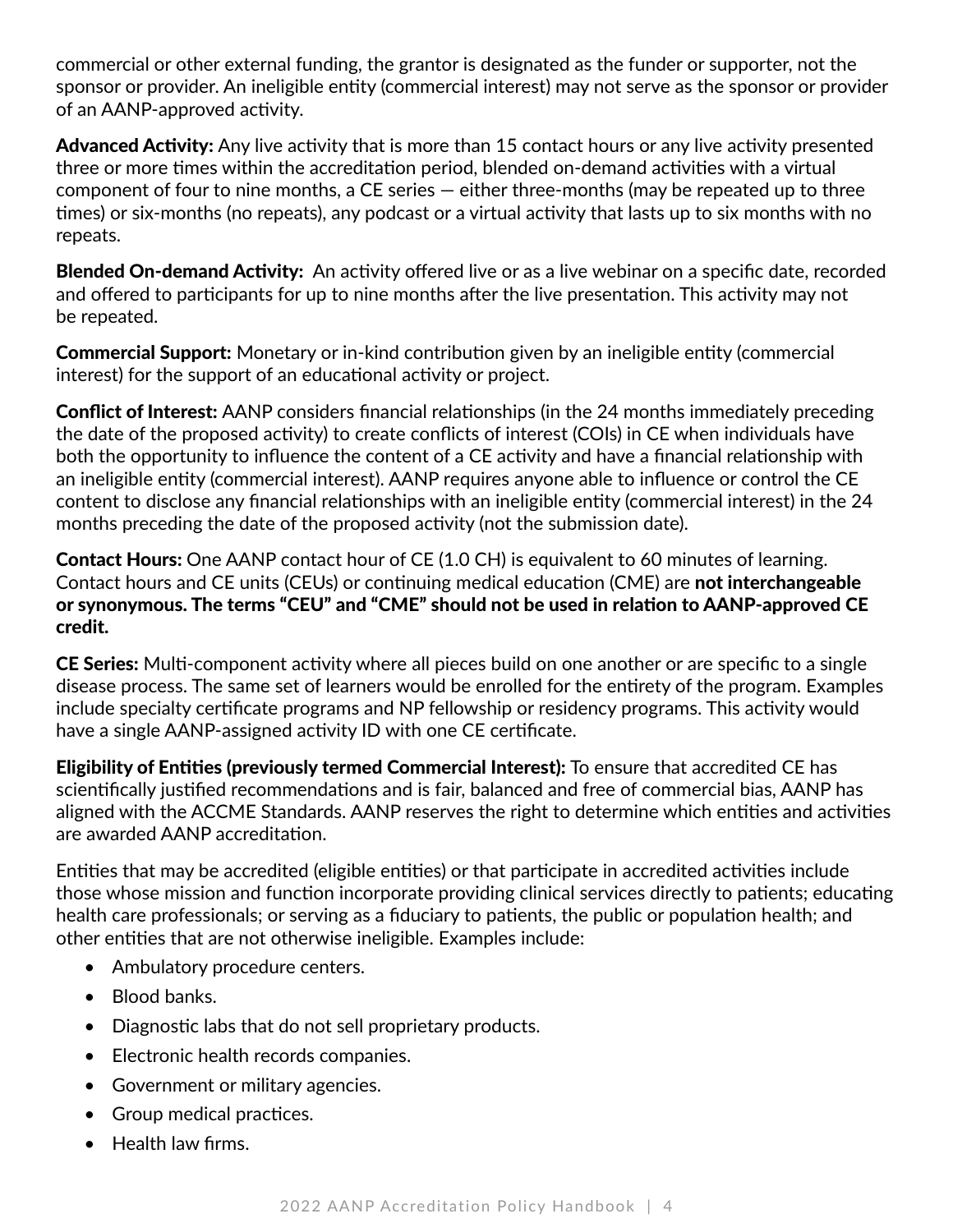- Health profession membership organizations.
- Hospitals or health care delivery systems.
- Infusion centers.
- Insurance or managed care companies.
- Nursing homes.
- Pharmacies that do not manufacture proprietary compounds.
- Publishing or education companies.
- Rehabilitation centers.
- Schools or universities with NP programs.
- Software companies.

Ineligible entities (commercial interests) that **may not** be accredited include those whose primary business is producing, marketing, selling, reselling or distributing health products used by or on patients. Examples include:

- Advertising, marketing or communication firms whose clients are ineligible entities.
- Bio-medical startups that have begun a governmental regulatory approval process.
- Compounding pharmacies that manufacture proprietary compounds.
- Device manufacturers or distributors.
- Diagnostic labs that sell proprietary products.
- Growers, distributors, manufacturers or sellers of medical foods and dietary supplements.
- Manufacturers of health-related wearable products.
- Pharmaceutical companies or distributors.
- Pharmacy benefit managers.
- Reagent manufacturers or sellers.

Owners and Employees of Ineligible Entities (Commercial Interest): The owners and employees of ineligible entities are considered to have unmitigable financial relationships and must be excluded from participating as planners or faculty. They must not be allowed to influence or have any control of the educational activity planning, delivery or evaluation.

Enduring Activities: Enduring activities are accessible over an extended period, allowing for independent study. Enduring activities may stand alone. Those developed from a live meeting **must** have a separate application. Applications involving enduring activities must include a statement and supporting documentation regarding how the credit request was determined (see Section 6.0). Examples include monographs, journal supplements, CDs or online activities. An enduring activity may last one or two years. If an enduring activity is approved for two years, an additional one-year peer review is mandatory and must be submitted and approved within one month after first year of accreditation. For example, if the activity starts on Jan.1, 2022, the peer review must be completed by Feb. 1, 2023. If the peer review is not completed, the activity will no longer be accredited. The activity must then be discontinued and the term AANP-accredited must be removed from the activity.

Evaluation: A formal evaluation of each CE activity is essential for maintaining or improving the quality of future activities. Evaluation measures need to be developed during activity planning and linked to the objectives. There are four mandatory questions for every evaluation. If the activity is held virtually (live or recorded), additional questions must be added to determine the learner outcome.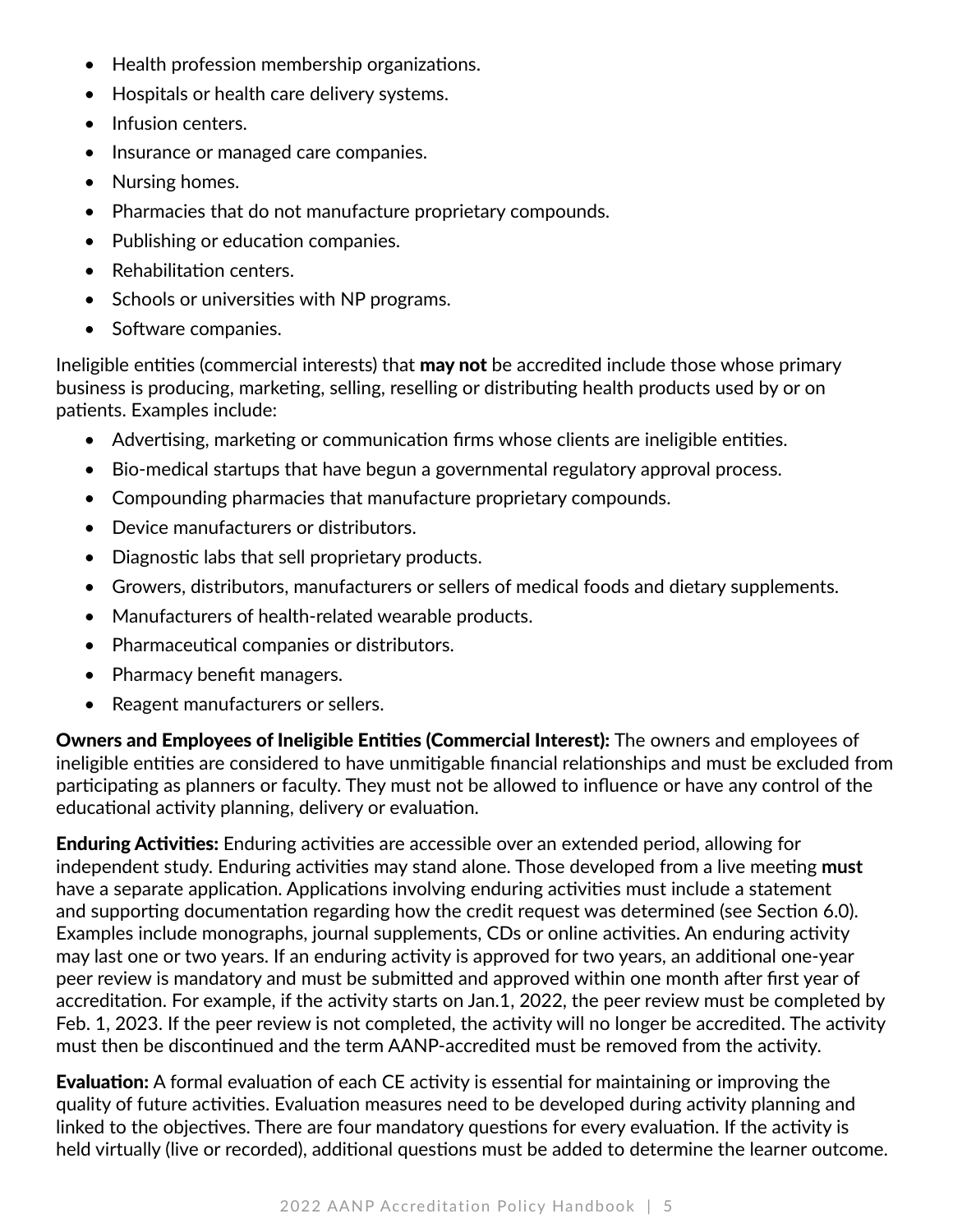Methods used to evaluate the learner's achieved outcome level may include one or more of the following items:

- Commitment to change Learner reflection or identification of planned change.
- Another instrument designed to collect data on changes in learner knowledge or performance that can be attributed to the activity.

Faculty or Speaker: A qualified activity's faculty member or speaker must have expertise based on education and experience related to the topic and population covered. For example, a gerontological provider should not be faculty on a topic specific to pediatric patients. Pharmacology content must be presented by a prescriber (e.g., NP, PA, MD, DO, ND), Pharm.D., pharmacist or pharmacologist. Employees of ineligible entities may not serve as faculty or planners if the content the employee controls relates to the business lines or products of the commercial interest employer. An employee of an ineligible entity may be allowed to serve as faculty or planner if the content controlled by the employee is not related to the business lines or products of the ineligible entity. Faculty includes moderators and poster presenters.

Independent Peer Review: A documented critical evaluation must be performed by a peer who is a qualified expert in the same content area that is being reviewed. The peer reviewer must not be associated with the provider or the planning committee and must be independent of the activity being reviewed. The peer reviewer must have no conflict of interest. Independent peer reviewers must provide documentation that supports their qualification as an expert in the content area and must meet other requirements, such as submitting a completed disclosure form. The appropriate form for the two-year enduring peer review will be provided by AANP.

Innovative Activities: Any activity that does not fall under the traditional activity or advanced activity categories will fall into this category. These activities would need to have a predetermination review to verify whether they are appropriate for accreditation.

Live Activities: **Live in-person activities** occur when the learner attends an activity at a venue. **Live webinar activities** occur when the speaker presents information via a digital platform and learners attend virtually. **Live recorded activities** occur when a session is prerecorded and the learner listens or watches on a virtual platform at a set date and time. Speakers may or may not be available to answer questions after the session is viewed.

NP CE: Providing CE for NPs is a systematic, structured, accredited educational process designed to enhance the knowledge and skills of NPs and influence professional performance and evidence-based practice. NP CE goes above and beyond basic NP academic education to assist the NP as they continue to learn. CE excludes activities designed for the promotion of specific products, services or devices. **No promotional activities may occur during CE events. This includes the distribution of product brochures or product information in conjunction with handouts. No slides or handouts developed by an ineligible entity may be used during presentations.**

NP CE Content: Acceptable content for NP CE includes information to assess, diagnose, manage and treat multiple illnesses and conditions in primary care and specialty areas; wellness; prevention; health promotion; legislative or policy issues affecting health care and practice; conversational foreign language relevant to health care; and business or practice management. Self-improvement and exercise or stress-reduction technique topics must be supported by measurable objectives that describe how the content will ultimately benefit or improve patient outcomes. Personal finance and life support courses — to include basic life support (BLS), neonatal resuscitation program (NRP), pediatric advanced life support (PALS) and advanced cardiac life support (ACLS) — are not acceptable for NP CE credit.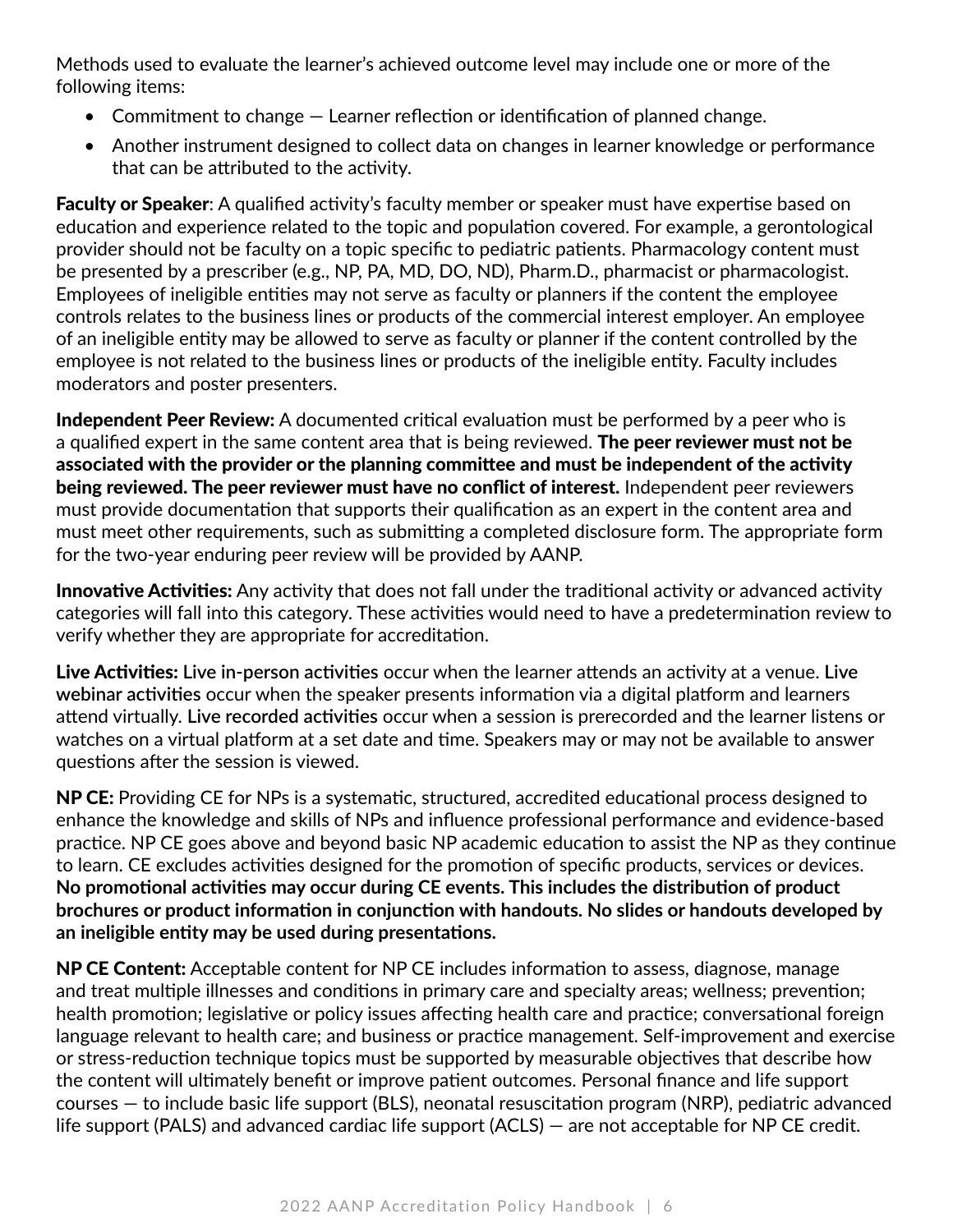**Objectives:** Learning objectives must be written in observable, measurable terms to allow the learner to precisely assess their proficiency in achieving knowledge immediately after the completion of the activity. A minimum of two to three learning objectives for a session lasting up to one hour, with more objectives for longer sessions, is required for accreditation. Objectives for pharmacology credit must indicate more than an incidental mention of drugs. Please review the information in the Pharmacology Content section below.

**Pharmacology Content:** Pharmacology CE is designed to enhance the learner's ability to prescribe and monitor patients on pharmacotherapy. It includes topics such as pharmacokinetics and clinical applications of drugs. Pharmacology credit must be supported by an activity's objectives and detailed content. The incidental mention of drugs or a pharmacological treatment does not qualify for pharmacology credit. Pharmacology content must be presented by appropriate faculty. Review information about faculty or speaker above.

Podcast: This can be a live or recorded activity that must be at least 15 minutes in length and have learner-focused objectives. It can be broadcast once or hosted digitally for up to nine months. This is considered an advanced activity.

**Posttest:** A posttest is a set of questions successfully answered by the participant at the end of the activity, prior to completing the evaluation. Posttests are not mandatory; however, they can be used as a determination of learning at the end of an activity. The posttest should include one or two questions per measurable objective. The activity's host organization will determine the pass rate for the post-test using the AANP pass rate of 70% as a guide.

Relevant Financial Relationship(s): AANP adopts ACCME's definition of a relevant financial relationship, which is one in which the individual benefits by receiving any amount of compensation that creates a COI. A relevant financial relationship must not have occurred in the 24-month period preceding the time the individual accepted a role influencing or controlling the content of an AANPaccredited activity. Benefits from these relationships include salary, royalty, intellectual property rights, consulting fee, honoraria for promotional speakers' bureau, ownership interest (e.g., stocks, stock options or other ownership interest, excluding diversified mutual funds) or other financial benefits. These benefits are usually associated with employment, management position, independent contractor (including contracted research) consulting, public speaking, teaching, participation on an advisory committee or review panel, board membership and other activities from which remuneration is received or expected.

**Speakers' Bureau:** Speaking on behalf of a pharmaceutical or medical device company to promote the company's product is considered marketing by the FDA. These presentations consist of using materials or content created or prepared by the company and may include specific training on the product as part of the participation. This differs from accredited education, in which the educational content must be independent of any ineligible entity influence and must be fair and balanced without promotion of specific products or services.

Supporter: See eligibility of entities (commercial interest), commercial support and activity sponsor or provider.

**Traditional Activities:** Live activities with up to 15 CH presented in person or via webinar format with up to two presentations in the accreditation term or blended on-demand activities with a virtual component of up to three months.

Virtual: These are activities that are presented online. The activity can be live or prerecorded and hosted on a website. It can be presented via an online meeting platform, such as Zoom, Teams or Webex.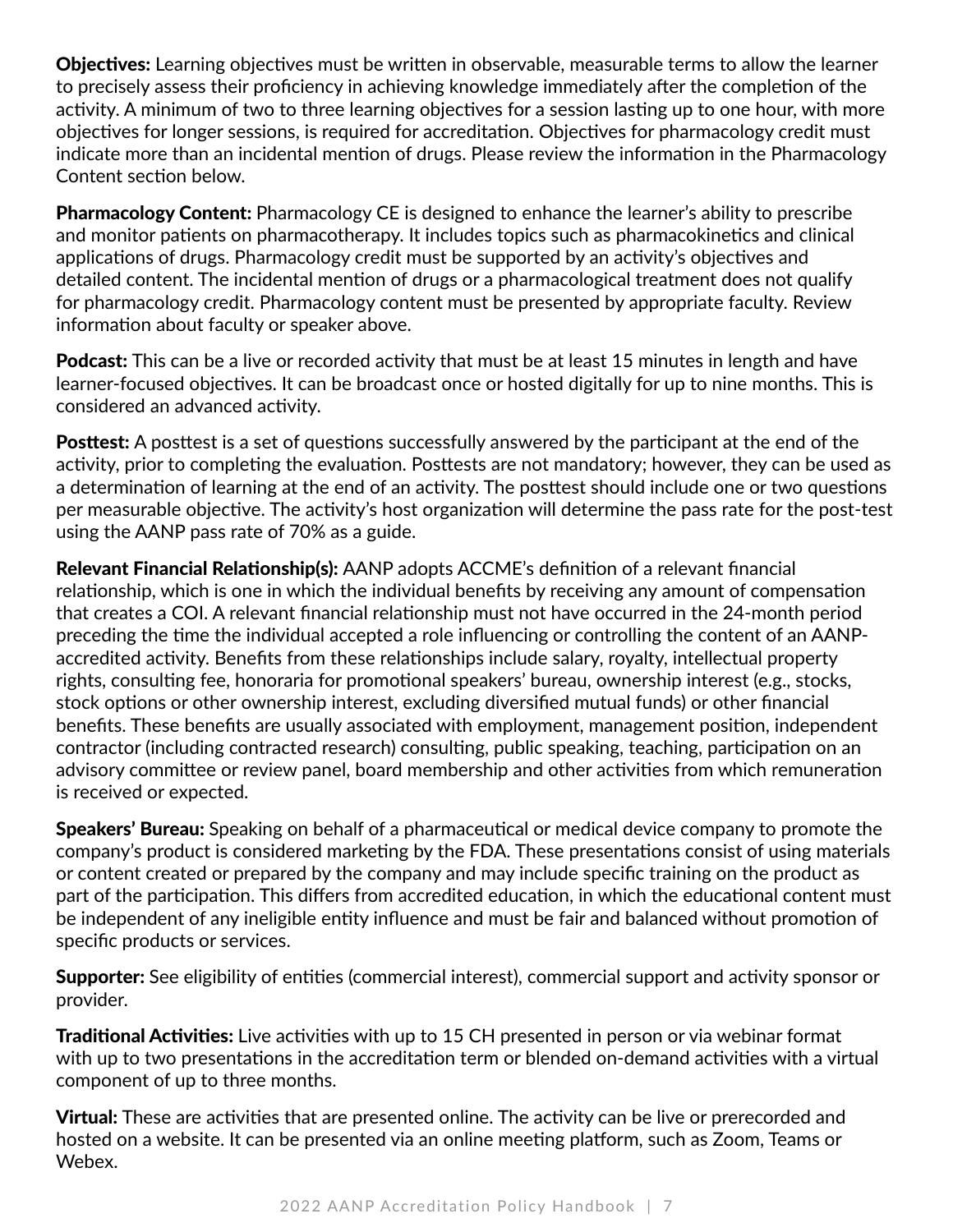Webinar: A webinar is a virtual activity that is presented at a specific time and may be repeated. It may be live or prerecorded.

# **4.0 ACCREDITATION STANDARDS**

AANP Accreditation Standards are consistent with guidance from the ACCME, FDA, OIG and PhRMA.

#### **Standard 1: Independence**

- 1.1 CE providers must ensure that decisions regarding the following are made completely free of ineligible entity control or influence: 1) determination of educational need; 2) determination of objectives; 3) selection of individuals or organizations that will be in a position to control or influence the content (e.g., faculty, content experts, activity chair and planners); 4) content development; 5) selection of educational method or content delivery; and 6) evaluation of the activity.
- 1.2 The use of an educational activity or material developed by an ineligible entity is prohibited.
- 1.3 An ineligible entity cannot serve as a partner in a joint provider relationship.
- 1.4 An ineligible entity is not eligible for AANP accreditation.

### **Standard 2: Fair and Balanced Content**

- 2.1 All activities bearing AANP accreditation must be designed and implemented to provide a fair and balanced coverage of the topic, with content presented from more than one perspective.
- 2.2 The educational activity must not promote the specific business interest of an ineligible entity. During their presentations, faculty may not promote or sell products or services that serve their professional or financial interests.
- 2.3 Generic names must be used throughout the educational activity. If a brand or trade name is used in print, the generic name must also be included. For example, generic (Trade). Pharmacologic content must include a balanced range of therapeutic options or identify that it is the only option available.
- 2.4 Any planned discussion of the off-label, experimental or investigational use of drugs or devices must be disclosed. This information must be repeated at the time the discussion occurs within the activity.
- 2.5 Activity evaluations must include measurement of any perceived commercial or other bias related to the educational activity. These evaluations must also include a measurement of whether the content presented is fair and balanced.

### **Standard 3: Disclosure Related to Potential COI**

- 3.1 Any individual in a position to influence or control the educational content must disclose any relevant financial relationships (see definition of relevant financial relationships) prior to the approval of AANP CE credit.
- 3.2 Learners must be informed of relevant financial relationships. In the absence of any financial relationship, learners must be informed that no financial relationship exists.

### **Standard 4: Mitigation Related to Conflict of Interest**

4.1 Before the educational activity is implemented, CE providers must have a mechanism in place to identify and appropriately mitigate all COIs.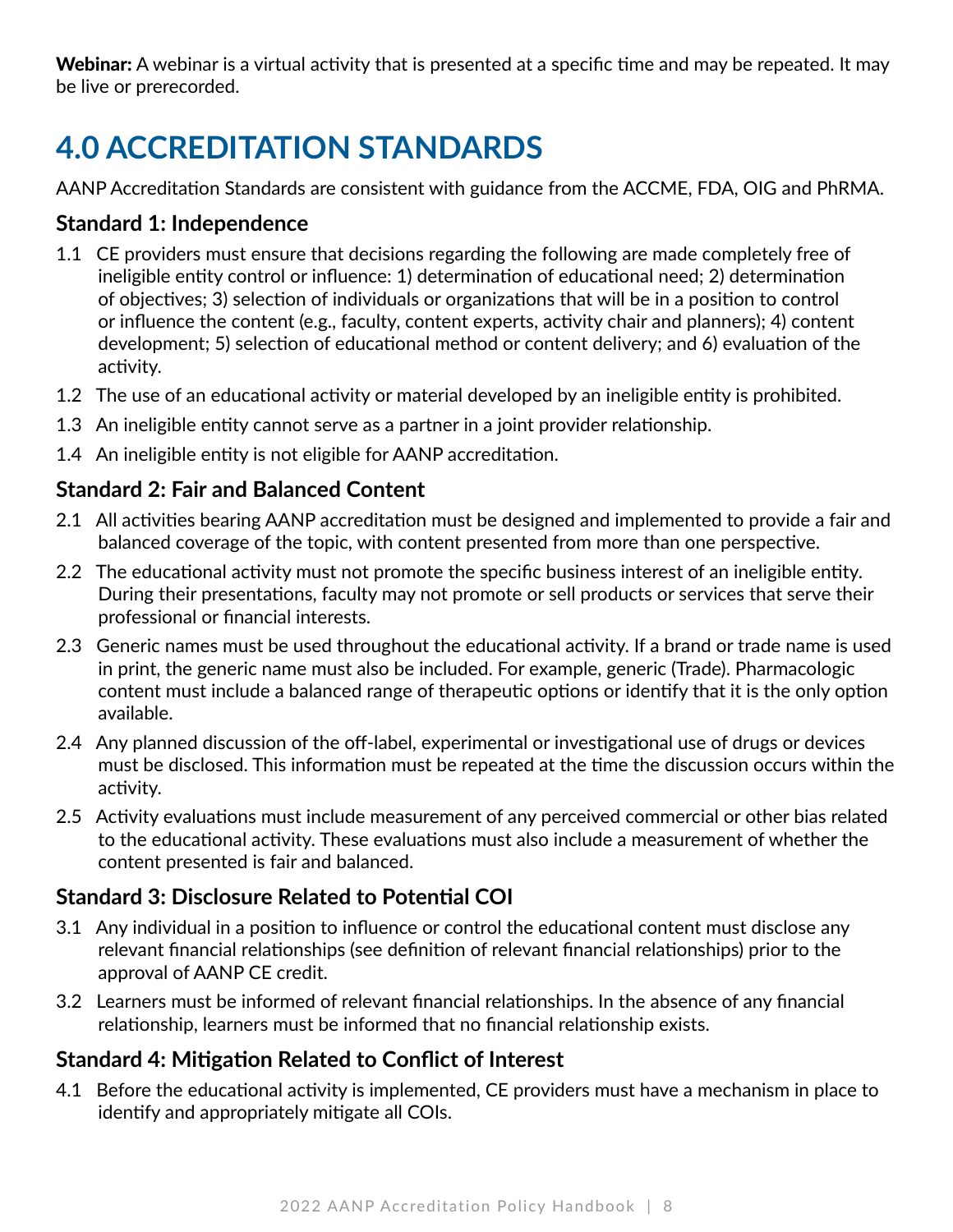- 4.2 Prior to implementation of the educational activity, CE providers must document that anyone who is in a position to control the educational activity content has disclosed all relevant financial relationships to the CE provider.
- 4.3 If any individual in a position to control the content of the educational activity refuses or fails to disclose relevant financial relationships, that individual must be disqualified and a replacement must be identified.

#### **Standard 5: Appropriate Use of Commercial Support**

- 5.1 CE providers must make all decisions regarding the use and disbursement of commercial support independently and free from commercial influence.
- 5.2 A written, signed agreement detailing the terms, conditions and purposes of the commercial support — and which adheres strictly to the rules and restrictions governing commercial support as outlined in this handbook — must exist between the commercial supporter and the CE provider. If additional educational partners exist, a similar agreement is required between them and the CE provider. Ineligible entities are prohibited from engaging in joint providership for accredited activities. Joint providership enables eligible entities to work with other eligible entities to deliver accredited CE.
- 5.3 CE providers must have policies and procedures in place governing the appropriate use and disbursement of any commercial support, including honoraria and reimbursement of out-ofpocket expenses for planners, faculty, joint providers and partners.
- 5.4 Social events or meals must be conducted appropriately without competing with or taking precedence over the educational events.

#### **Standard 6: Acknowledgment of Commercial Support**

- 6.1 All commercial support or other support (financial or in-kind) must be disclosed to the learners prior to the delivery of educational content.
- 6.2 Acknowledgment of the support must be included on any activity announcements, invitations or marketing materials. Should funding be pending at the time of printing or publishing these materials, a statement regarding the potential funding must be included. For example, "This educational activity may receive support through an educational grant from a commercial interest)." Appropriate acknowledgment of any commercial support must be provided at the time of the educational activity.

#### **Standard 7: Separation From Promotion**

- 7.1 Commercial exhibits or advertisements must not influence CE content or interfere in any way with the CE presentation or materials, nor can they be a condition that influences commercial support.
- 7.2 Product promotion or product-specific advertisement or marketing of any type is prohibited in the same space before, during or after a CE activity.
- 7.3 During accredited activities presented digitally or online, learners must be able to engage in the accredited material presented without having to click through, watch, listen to or be presented with product promotion or product specific advertisement.
- 7.4 Educational content developed by an ineligible entity (commercial interest) **may not** be used during a CE activity. This includes the distribution of product brochures or product information in conjunction with educational activity handouts.
- 7.5 Use of an ineligible entity (commercial interest) or commercial supporter's logo on CE activity materials is prohibited.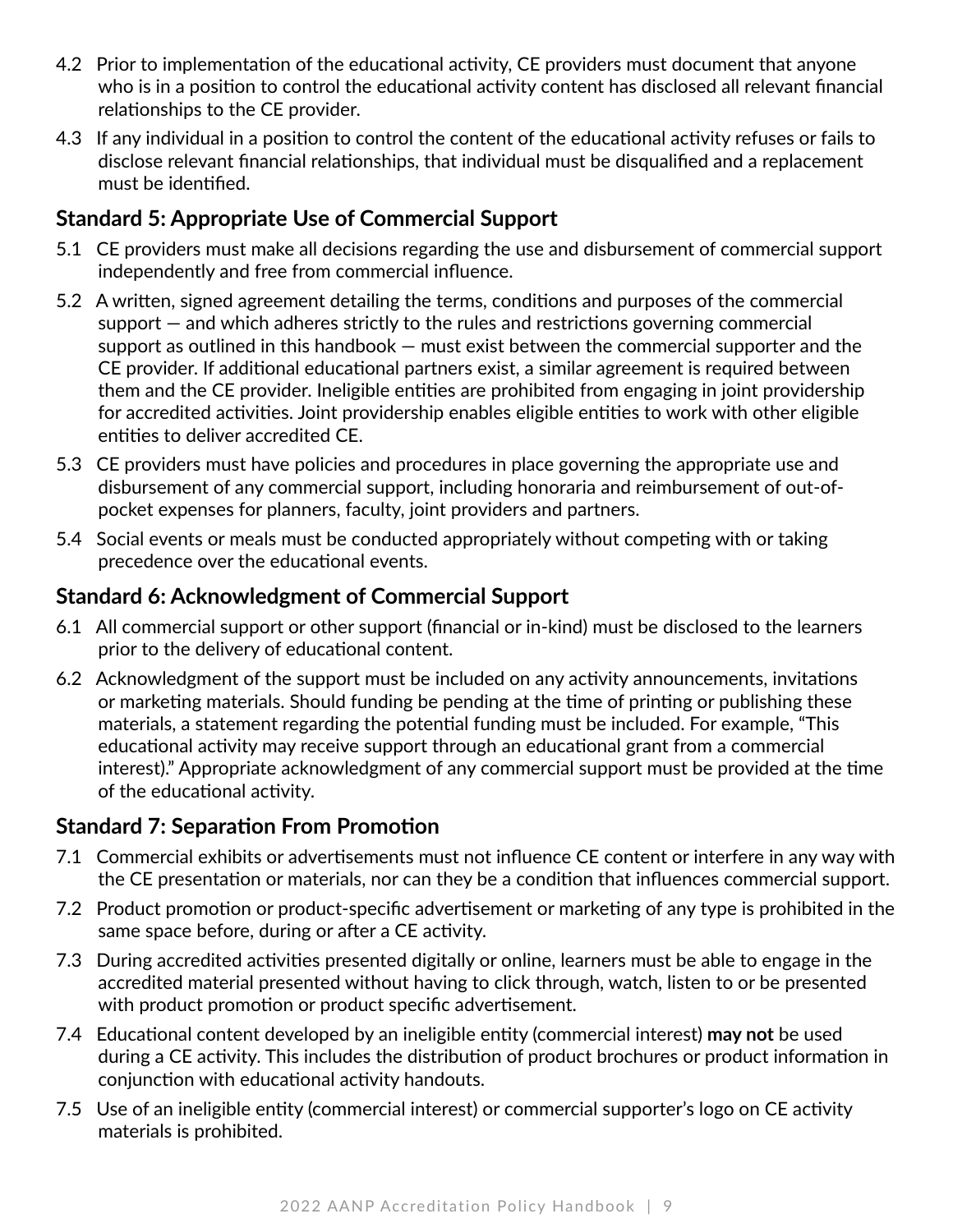# **5.0 ACCREDITATION CRITERIA**

Certain criteria are universally expected by AANP, as well as by certification and regulatory bodies, when considering the appropriateness and quality of an educational activity. For accreditation application, the following information should be made evident, regardless of the format used:

- An understanding of the AANP Standards must be evident and followed.
- The educational activity must be based on an identified NP need for CE.
- The educational activity must be appropriate for the target audience.
- The educational activity must be planned and implemented without ineligible entity (commercial interest) influence.
	- Faculty and speakers must disclose all relevant financial relationships and must include the related clinical area. This information must be provided to AANP with the application.
	- Activities with faculty, speakers or planners serving on an ineligible entity speakers' bureau in related clinical areas will be considered, **provided the educational activity content is** included for AANP review with the accreditation application. Faculty must include all financial relationships on the disclosure slide, including the company the relationship is with, the role the speaker has with the company and the clinical area or disease process to which it is related. The slide must include the statement: "All financial relationships have been mitigated."
	- Employees of ineligible entities (commercial interests) **may not** serve as faculty, speaker or planner if the content the employee controls relates to the business lines or products of the ineligible entity employer.
	- Activities with a faculty, speaker or planner employed by an ineligible entity may be considered if the content controlled by the employee is not related to the business lines or products of the ineligible entity employer and the educational activity content is included for AANP review with the accreditation application.
- For any potential source of bias or conflict identified, the activity planner(s) must take measures to ensure content is fair and balanced, and they must provide a notation to describe the measures taken. AANP reviewers also assist in the process of ensuring fair and balanced content, because they consider the proposed content and faculty or speaker details and make recommendations, when warranted. Options for conflict resolution include:
	- Limit the speaker and session to content that does not include therapeutic options. You must send AANP revised objectives when requested.
	- Add a second speaker (without any commercial relationships) to present the content on therapeutic options. Be sure to include their bio and disclosure when making this addition.
	- Replace the speaker with another qualified individual who is free of commercial relationships.
	- Submit educational activity content for an AANP review to verify the content is fair and balanced.
	- Provide the educational session as an unaccredited activity.
- The content of the educational activity must demonstrate an enhanced level of learning and, for clinical topics, promote improvements in the quality of health care established by evidencebased practice.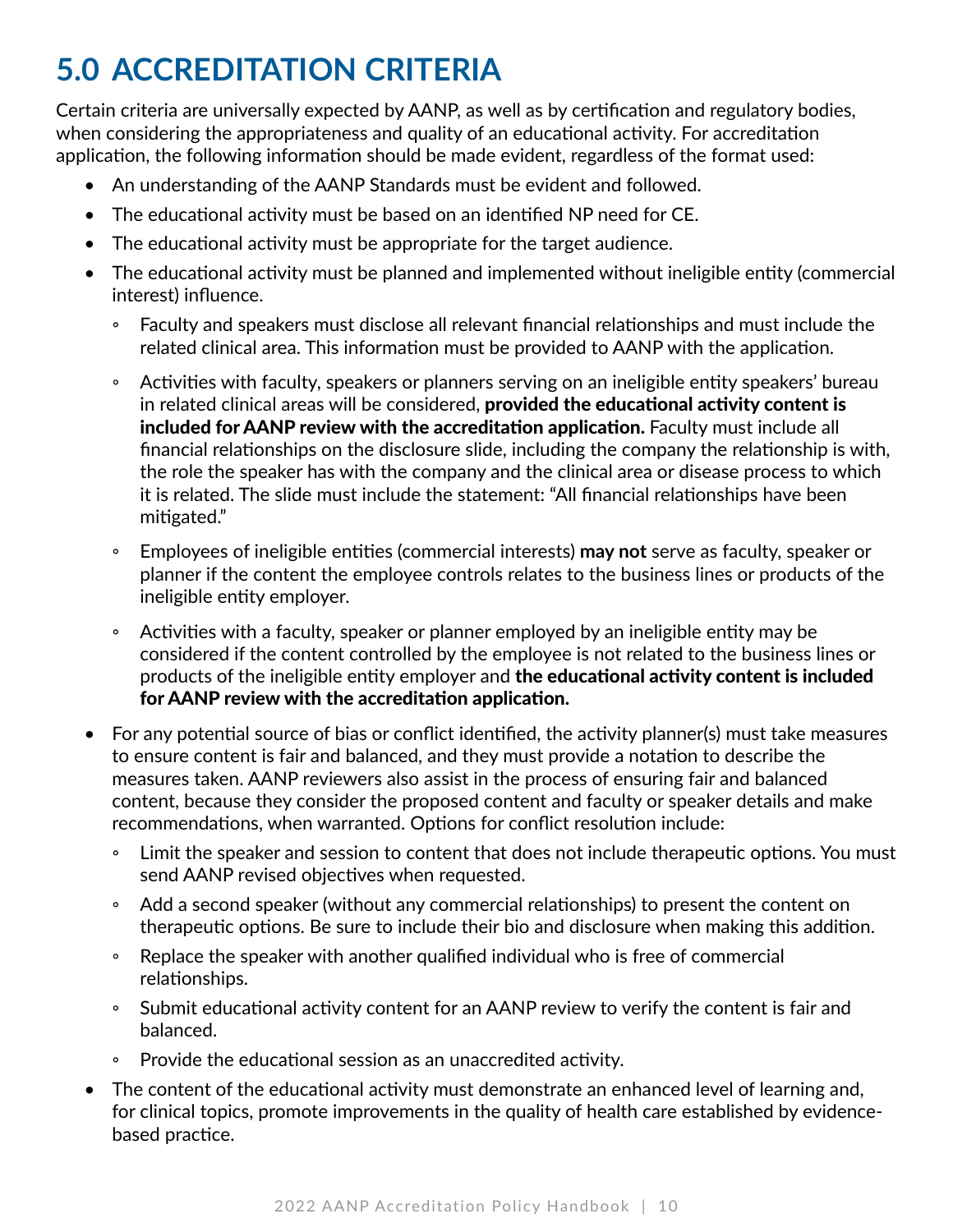- The faculty or speaker presenting the accredited activity will possess the appropriate educational level and experiential knowledge in the topic presented.
- See the definition for faculty above.
- The educational activity must include measurable participant learning objectives describing an anticipated change in knowledge, skills or attitude.
	- Activities with multiple sessions, units, chapters, etc., must include objectives that are specific for each.
	- Activities requesting pharmacology credit must include measurable objectives related to the pharmacology content (see the definition for pharmacology content). Additionally, the number of minutes devoted to pharmacology content must be included with the submission.
	- All activities must have an evaluation tool measuring knowledge gained from the activity.
- The CE provider must acknowledge any commercial support and have policies in place to appropriately manage commercial support.
- The educational activity must maintain a separation from promotion.
- The evaluation plan or method must include the required evaluation of:
	- Whether learning objectives were met.
	- If the faculty or speaker demonstrated experiential knowledge.
	- If there was any perceived commercial bias.
	- Whether there was fair and balanced coverage of the topic, including content presented from more than one perspective.
- If the activity is presented virtually, learner outcome questions must be included. These are in addition to the four required questions listed above.
- Advertising or marketing materials directed toward the attendees must not state AANP accreditation approval prior to receipt of final approval. A statement referring to pending status may be used (see Section 8.0).
- A copy of the certificate of completion for AANP CE credit must be provided for participants who complete the CE activity. Certificates of completion must not be issued to the participants until the conclusion of the AANP-accredited activity. The content on the certificate should include:
	- Name of the participant.
	- Title of the educational activity.
	- Location of the educational activity.
	- Date of the educational activity.
	- Name of person coordinating the activity.
	- Sponsor or provider name.
	- Total contact hour(s).
	- Applicable pharmacology hours.
	- The following statement: "This activity is approved for XX contact hours of continuing education (which includes XX hours of pharmacology) by the American Association of Nurse Practitioners®. Activity ID# xxxxxxxx. This activity was planned in accordance with AANP Accreditation Standards and Policies."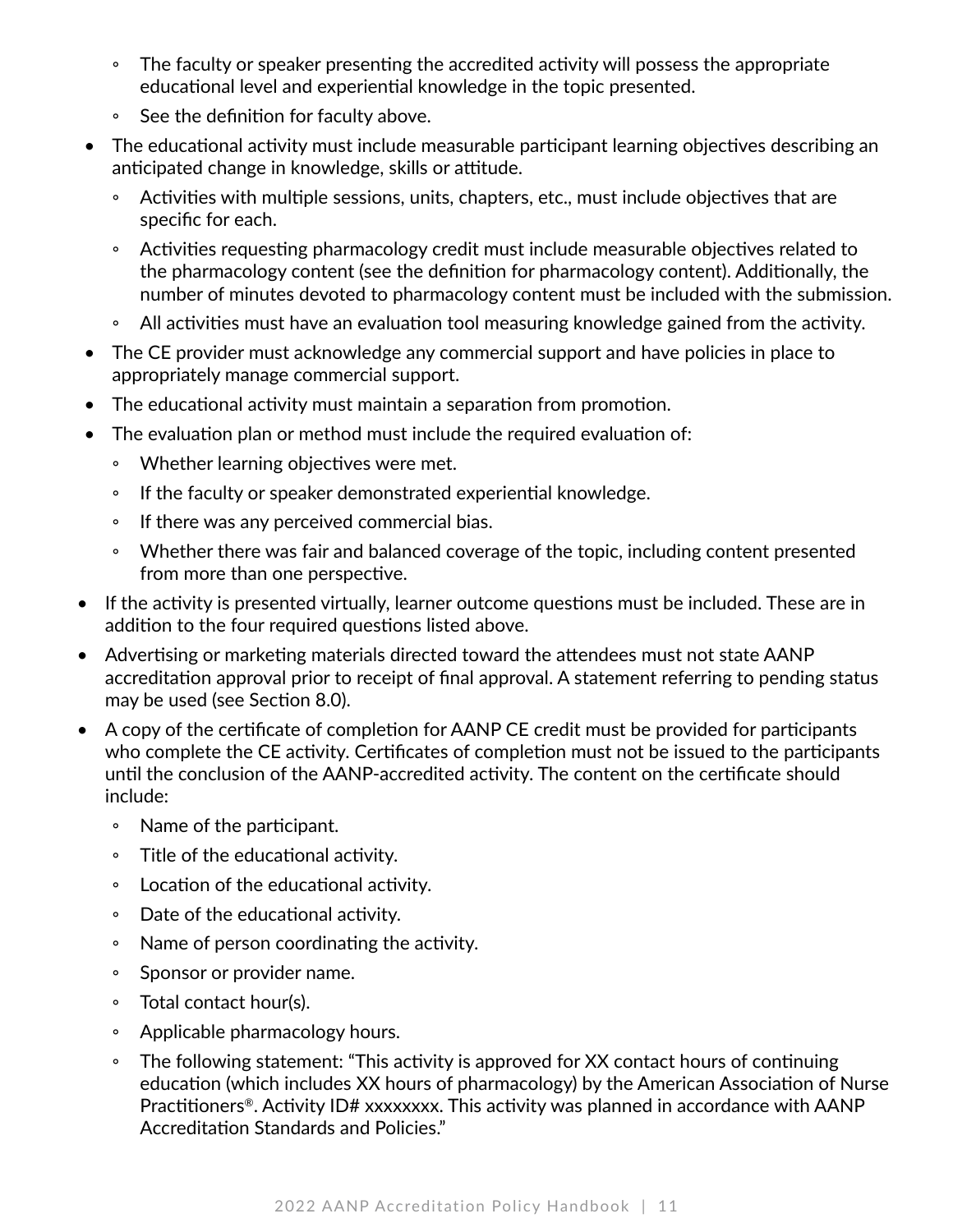# **6.0 CE CREDIT**

- **1. Contact Hours:** 1.0 CH of CE is equivalent to 60 minutes of learning. Contact hours and CEUs or CME are not interchangeable or synonymous. The terms CEU and CME should not be used in relation to AANP-approved CE credit.
- 2. Minimum Credit: An AANP CE activity will not provide fewer than 0.25 CH (15 minutes of learning).
- **3. What Constitutes Credit:** CE credit is awarded only for the educational presentation and for time devoted to questions and answers, which allows for open dialogue on the topic. AANP credit is not awarded for time spent on introductory remarks, breaks, product exhibits or postactivity evaluation.
- 4. Credit Breakdown: AANP CE credit is based on a maximum total of contact hours that one individual can earn for the educational activity. Pharmacology contact hours, if requested, will also be included. A credit breakdown is a helpful resource and will be provided at no additional cost.
- 5. Credit for Live Activities: The recommended length for a live (in-person) AANP-approved CE activity is equivalent to at least 30 minutes (0.50 CH) of learning. The number of credits will be based on the actual amount of time spent on eligible content. When no breaks are designated, AANP will deduct 15 minutes per segment of educational content exceeding four hours, as well as 30 minutes for a meal break for activities that are six or more hours in length.
- 6. Credit for Poster Sessions: CE credit may be approved for poster sessions held in conjunction with live or virtual activities of at least 1.0 CH in duration. The formula used to determine poster session credit awards 0.16 CH per two posters (i.e., five minutes per poster). There should be at least three posters (0.25 CH) submitted for credit. If the activity has more than 15 posters, credit may be based on the time the poster sessions are offered, if that is less than five minutes per poster. Review and billing the posters will be counted as five minutes each. Poster credit applications must include each poster's title, the presenter's name and credentials and the objectives. Poster presenters are considered faculty and must complete a faculty bio and disclosure.
- 7. Credit for Print Enduring: Credit for printed pieces must be based on the Mergener formula (preferred) or an alternate formula. A [Mergener formula calculator](http://touchcalc.com/calculators/mergener) is located online.
- 8. Credit for Webinar, Virtual, On-demand and Enduring Activities: Credit for online activities must be based on the actual time it takes an individual to reasonably complete each required component of the activity, plus the time to complete the posttest. If a posttest is used, the hosting organization must determine the passing score for the posttest and number of questions per session objective. Posttest questions are to be based on the session objectives and may be true/false, multiple choice or narrative, per the organization's choice. There must be one or two questions per session objective. The level of difficulty should be at or above the application level of Bloom's Taxonomy or Depth of Knowledge 3 (DOK3) of Webb's Depth of Knowledge.
- **9. Credit for Posttest Completion:** Although posttest questions provide a final opportunity to reinforce learning on an enduring or live webinar CE activity, posttest questions are intended as a method to validate participation in an activity, not as a primary learning tool. Therefore, the amount of credit that can be awarded for time spent in any posttest assessment is limited to no more than 1.5 minutes per question. The amount of credit awarded for posttest completion will represent up to 25% of the time required to otherwise complete the activity, or 15 minutes per activity, whichever is less. Successful completion by the participant will be determined by the host organization (applicant). A pass rate of at least 70% is required but may be more stringent.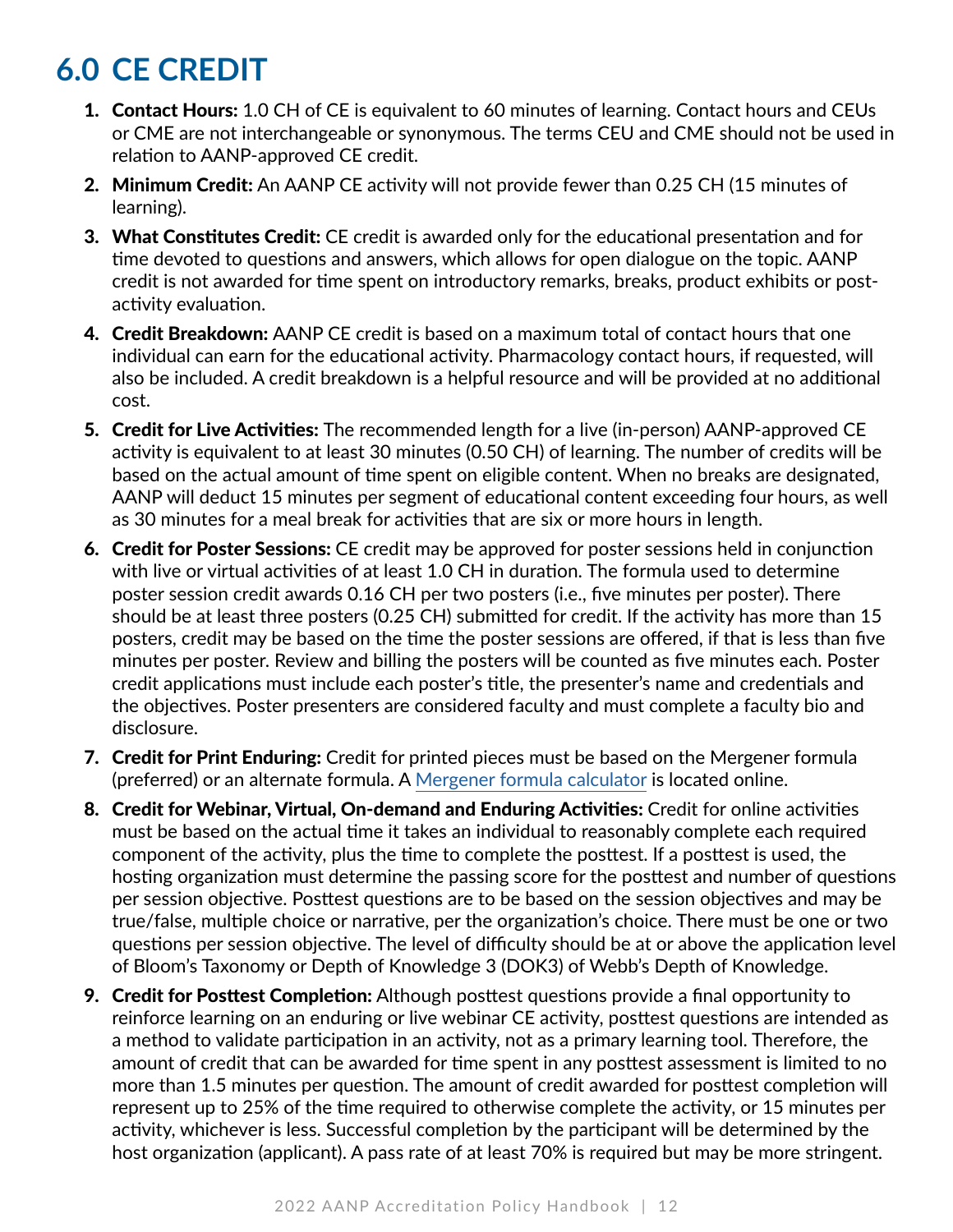- 10.Pharmacology Credit: Upon request, pharmacology CE credit will be identified. **The online application must indicate the amount of pharmacology credit requested. Pharmacology content must be clearly identified in the activity description and supported by an activity's clearly defined objectives.** If pharmacology credit is requested after a submitted activity has been reviewed and approved, a revised application will be required — with the same time allowances for the activity review and with applicable fees.
- 11. Claimed Credit: Learners should claim credit only for the portion of the activity they attended and successfully completed. The credit claimed must be for the entire session but does not have to be the whole activity if it has multiple separate sessions. To obtain credit, learners must complete evaluations and posttests (if required) within the time frame designated by the hosting organization. This time may be no greater than six months after the end of the activity. If the learner has not completed the evaluation and post-test in the allotted time, credit cannot be awarded to that learner.
- 12. Withdrawal of Credit: AANP reserves the right to withdraw or rescind credit once approved. If credit is rescinded, the provider must contact learners and inform them that the CE is not valid. Examples for which credit may be withdrawn include, but are not limited to, the following:
	- a. Failure of the planners or faculty to disclose a relationship with an ineligible entity.
	- b. Failure of the planner or faculty to disclose funding, support or other assistance received for the activity.
	- c. Changes in the educational objectives, content, faculty or methodology.
	- d. Evaluations indicating strong bias in content.
	- e. Major changes to approved educational content or faculty without notifying AANP.
	- f. The inclusion of promotional activities in the same space as the CE activity.
	- g. Failure to obtain a completed, approved peer review within 13 months of launching a twoyear enduring activity.

# **7.0 ACCREDITATION APPLICATION PROCESS**

AANP prefers to be as environmentally friendly as possible and has adopted the AANP Online Accreditation Application system. To explore potential alternatives, please contact [ceapps@aanp.org](mailto:ceapps@aanp.org). For a more detailed process and additional information about fees, please see the AANP Application Process Guide.

### 7.1 Online Application Process

A complete application and review fee is required to begin the review process. Applications submitted more than 90 calendar days prior to the activity's start date and applications submitted after the start date will not be accepted. Refer to the AANP Application Process Guide for complete details.

- All the following information is required to complete the online application:
	- Submission of the sponsor or provider name and demographic details.
	- General information regarding the activity (e.g., date, location, title, etc.).
	- Name and email contact of the party responsible for payment.
	- Names and email addresses for all planners and faculty involved in the activity.
	- Agenda or schedule.
	- Activity Detail Form (Excel spreadsheet).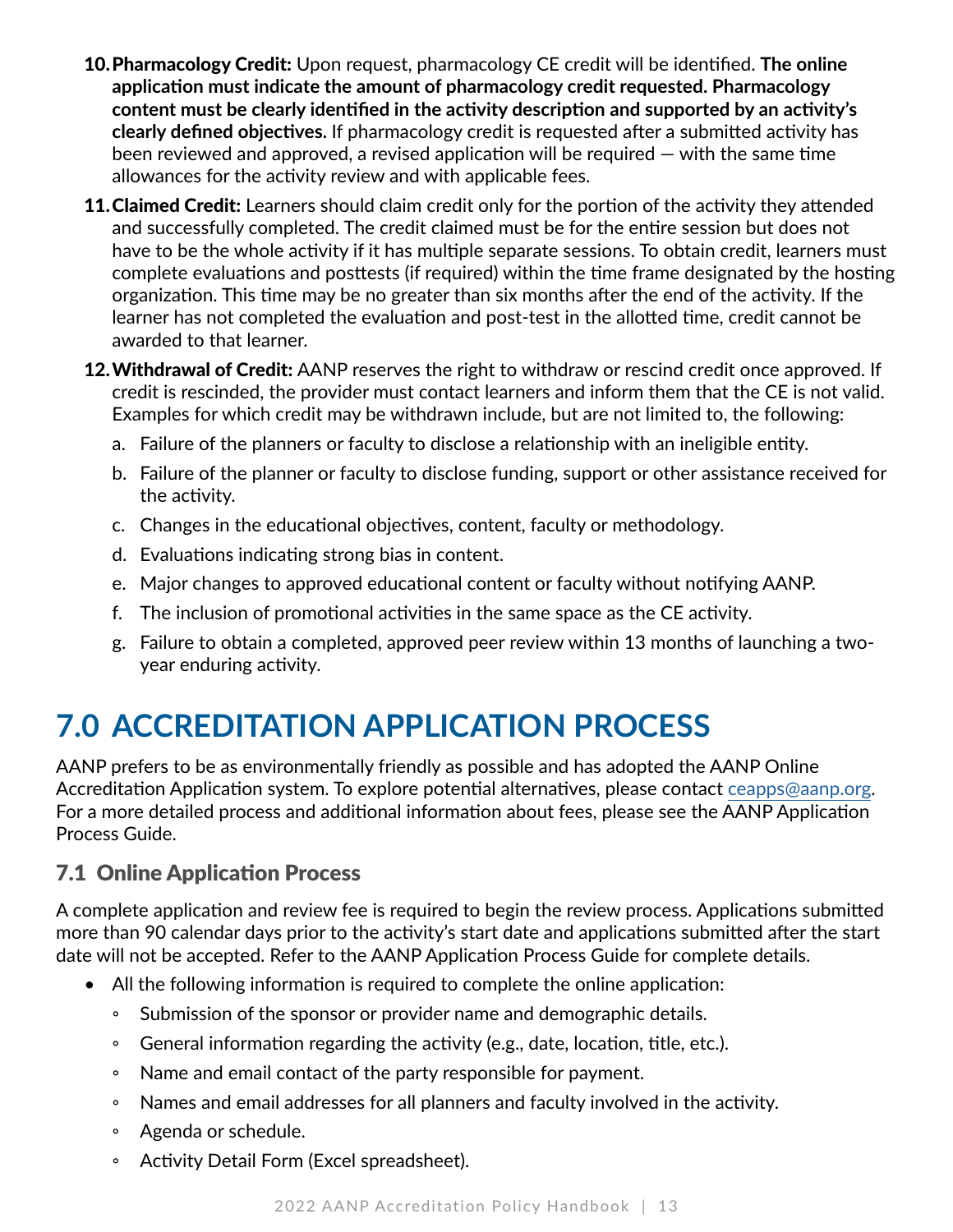- Activity evaluation questions.
- Certificate of completion.
- Samples of any related educational activity material, such as announcements and marketing pieces (draft copies accepted). These materials must include:
	- Pending accreditation statement.
	- Acknowledgment of any commercial support, if applicable.
- Any activity content (i.e., slide presentations to resolve potential conflict of interest) requiring AANP review.
- Any activity content to validate the requested contact hours for virtual, on-demand or enduring activities (i.e., length of the video or recording, Mergener formula results, posttest questions, etc.).
- Payment must be received prior to the full review of the application. Instructions for payment will be emailed to the application contact person after AANP accepts the application for review.

# **8.0 APPLICATION REVIEW PROCESS**

- 1. The review process for accreditation at AANP involves the following steps. **Note: Applications submitted more than 90 calendar days prior to the activity's start date will not be accepted.**
	- a. Preliminary Review AANP Accreditation staff will review the initial application for completeness. If all criteria and requirements for submission are not met, the applicant will be notified that additional information is needed.
	- **b. Accepted for Full Review**  $-$  If the application appears complete upon receipt by AANP, the application will be accepted for full review. This does not imply the educational activity is approved. The applicant will be notified when the activity has been accepted for full review.
	- c. Full Review AANP Education and Accreditation team members will conduct a full review and determine if the activity is approved for accreditation. During this process, the reviewer may discover a need for additional information or materials that are required to complete the review.
- 2. Once an application is accepted for full review, the applicant can **expect the full review process to take between 15 and 20 business days**.
- **3. Expedited Reviews:** A 10- to 14-business-day expedited review can be requested (and is automatic if the submission is made fewer than 15 business days prior to the activity) by completing the expedite request inquiry in the online application and completing the entire submission process. An additional fee is required for an expedited review. AANP reviews all expedite requests on a case-by-case basis, and requests are granted at AANP's discretion. Approval or denial for an expedited review will be made within one business day of the emailed request. This expedited review does not guarantee approval. If additional information or materials are required during the full review, a more extended review period may result.
- 4. If additional materials are required to complete the full review, the application will be considered incomplete and will result in the review process being placed on hold. Additionally, a longer review process time for a second full review must be expected as a potential delay. This may also necessitate additional review fees for a prolonged review period.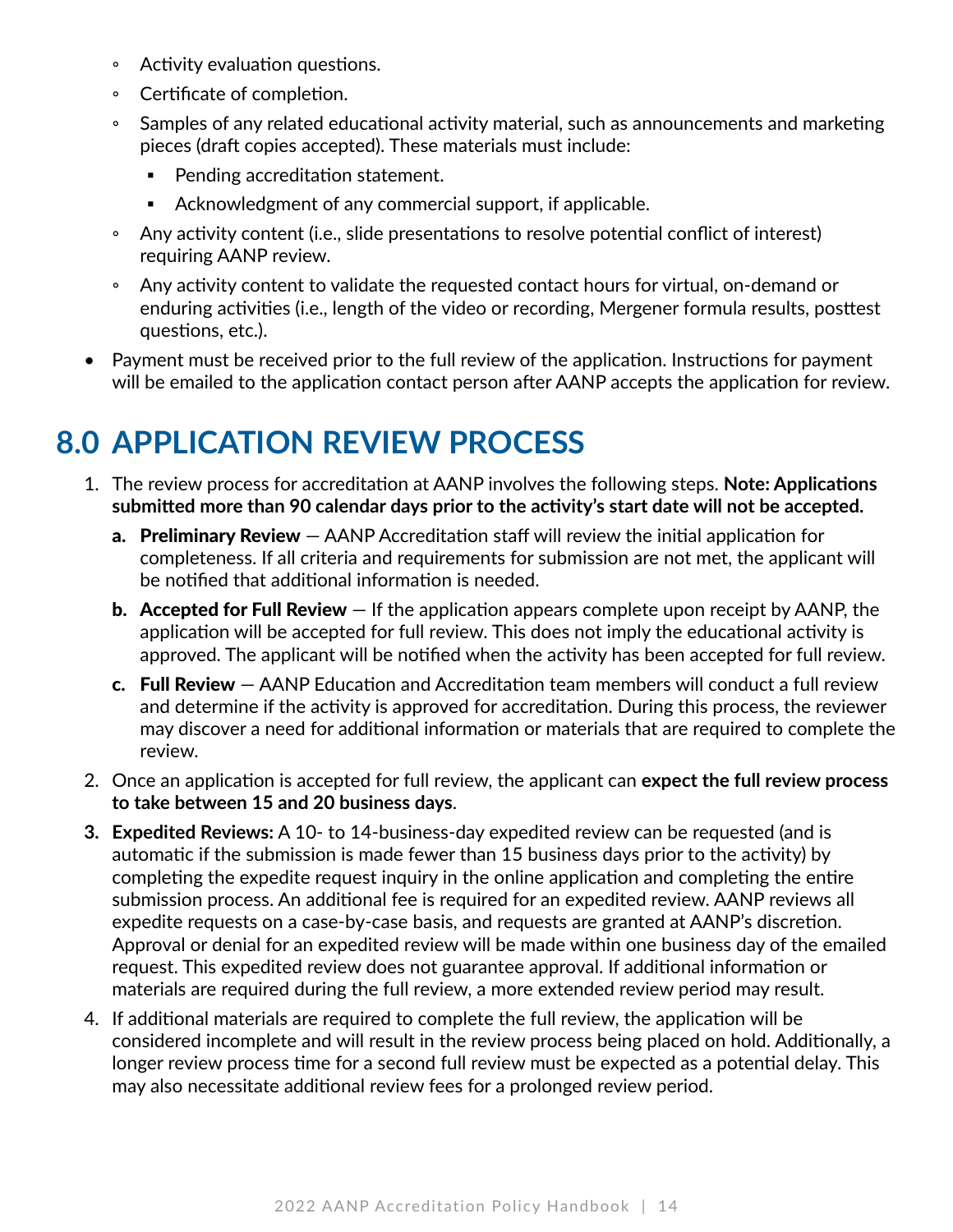- 5. Applicants will be notified if their application for accreditation is not approved, in which case, the review fee is not refunded. Examples of reasons for non-approval include, but are not limited to:
	- a. AANP standards were not followed.
	- b. The educational activity did not meet the definition of NP CE.
	- c. The faculty or speaker is not qualified to deliver the content.
	- d. The educational activity is deemed to be promotional in whole or in part.
	- e. The AANP criteria requirements were not met.
- 6. Applicants may appeal the determination of non-approval by submitting a written request to AANP within 15 days of denial. The request must detail the basis for the appeal.
- 7. AANP reserves the right to deny reviewing any application for accreditation.
- 8. The following are appropriate AANP Accreditation Statements to be used before or during the review:
	- a. Prior to submission of the application, the following statement may be used in educational activity materials: "This education activity will be submitted to the American Association of Nurse Practitioners® for approval of up to XX contact hours of accredited education."
	- b. Once accepted for review, the following statement can be used in educational activity materials: "This education activity is pending approval by the American Association of Nurse Practitioners® of up to XX contact hours of accredited education."

# **9.0 ACCREDITATION APPROVAL**

Approval Period: The approval period for an accredited activity is three months, six months, one year or two years. An activity accredited for two years must have a peer review completed and approved at one year. The peer review must be submitted and approved within one month after the one-year accreditation anniversary, or accreditation will be revoked for this activity. This period begins from the initial start date of the activity and concludes on the last day of the month of the approval period, providing that no changes are made. If an enduring activity has expired but a learner has begun the activity prior to the expiration date, providers of enduring activities may allow learners 30 calendar days to complete the activity.

- AANP must be notified of all changes to the original approved educational activity before they are implemented.
	- This includes, but is not limited to, changes in a faculty or speaker, session topic, objective and the time allowed for each objective, session (added or dropped) and date or venue changes.
	- Approved changes will be noted and saved in the original application file. If the requested change is **not approved**, then the activity must remain as originally submitted until the change request is approved, or the activity accreditation will be withdrawn until the issue is resolved.
- When an activity's content must be updated, AANP requires the following steps be completed:
	- Submit to AANP any changes related to the original activity as soon as you are aware of the changes.
	- Any additions or major changes to an approved activity will require a **new application, and applicable fees** will apply. Contact AANP prior to resubmitting a new application.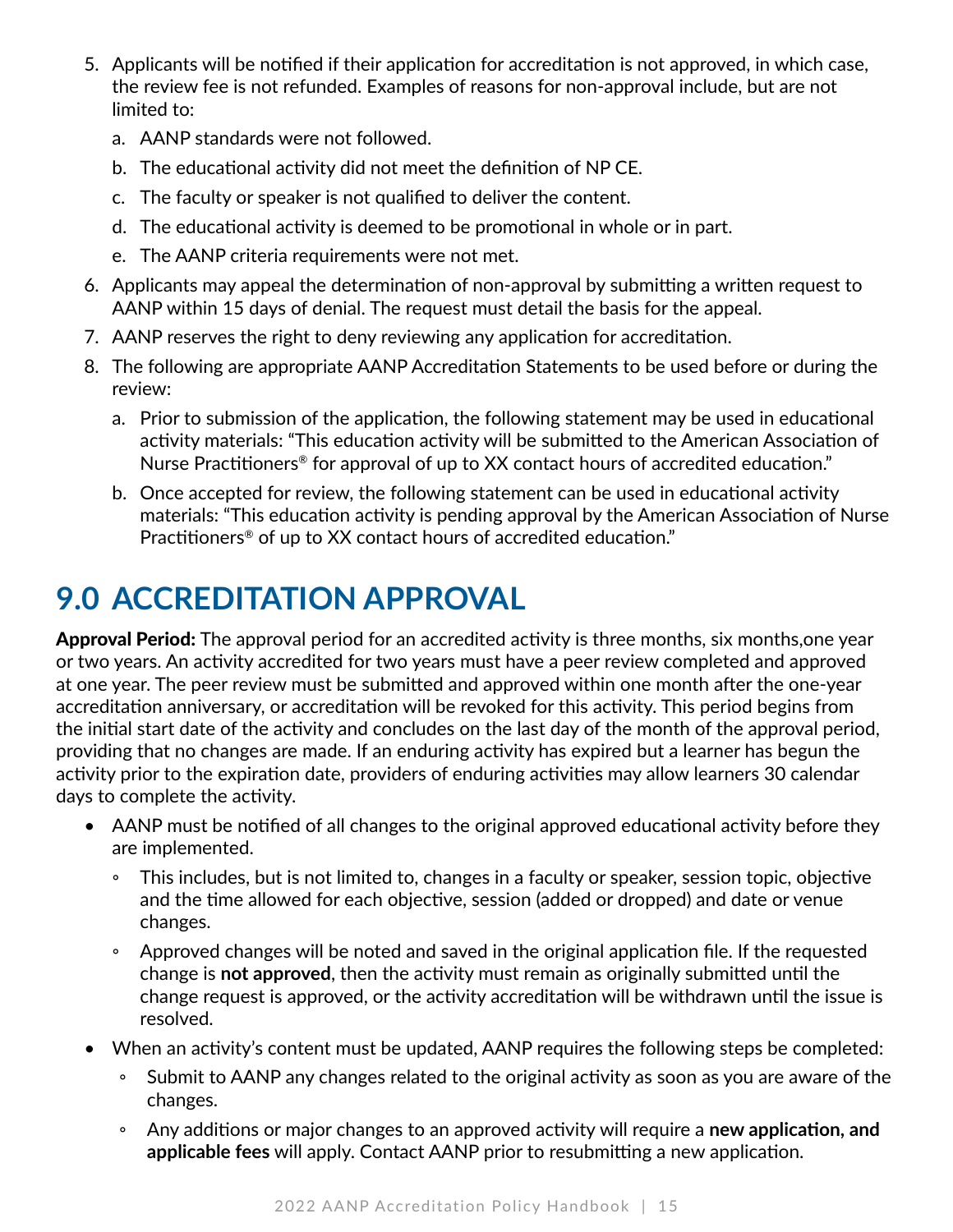- **Live Activity Repeats:** The number of repeats must be identified with dates and locations in the initial application. Repeat presentations not identified in the initial applications will only be allowed at the discretion of the accreditation team.
- The activity may only be presented as the approval states on the official approval letter. No additional repeat presentations may occur over the approved number.
- Post-activity reporting for each repeated presentation will follow the live activity reporting schedule, as outlined in Section 10.0.
- For additional presentations over the selected tier, the applicant will be required to follow the AANP Application Process, as outlined in Section 7.0 of this policy.
	- **AANP Accreditation Stamp:** Activities approved for AANP CE credit will receive a digital version of an "Accredited by AANP" stamp, which may be used in the activity materials. The stamp may only be used in materials associated with the approved activity.
	- **AANP Logo:** The AANP logo **may not** be used on AANP-approved activities for which AANP is not acting as an accrediting provider or partner. All logo useage must be approved in advance, including those activities for which AANP is an accrediting provider or partner.
	- **Approval Language:** Once the CE activity has been approved, providers may use the following statement: "This activity is approved for XX contact hours of continuing education (which includes XX hoursof pharmacology) by the American Association of Nurse Practitioners®. Activity ID# xxxxxxxx. This activity was planned in accordance with AANP Accreditation Standards and Policies."

## **10.0 POST-ACCREDITATION APPROVAL**

- **1. Record Maintenance:** Providers must maintain records for at least six years. Records should include a copy of the approved activity, any related announcement(s), the activity date and time, a participant roster, the amount of credit awarded, an evaluation summary, a copy of the CE certificate and any related documents. Records may be maintained as hard copies or in an electronic format.
- **2. Submission of Post-activity Documents:** Within one month of the end of the activity, an attendance roster, a summary of the activity evaluation and  $-$  if used  $-$  the posttest with the pass rate for your organization must be submitted to the AANP application system for review. For two-year enduring activities, these items must be completed and within 11-13 months of the activity's start date, the peer review must be submitted and approved. **Timely submission of the post-activity documents is required for review of any subsequent applications, and AANP reserves the right to deny future applications after a failure to submit post-activity reports.**
	- a. Rosters must include a count for total participants, the total number of NP participants and a unique identifier (no SSN) for each individual. Additionally, the report must include:
		- i. A statement completed in the online portal, which validates that any speaker COI and off-label information was disclosed to the participants (completed when the documents are uploaded in the application system).
		- ii. Rosters containing participants from multiple disciplines must clearly identify those who are NPs.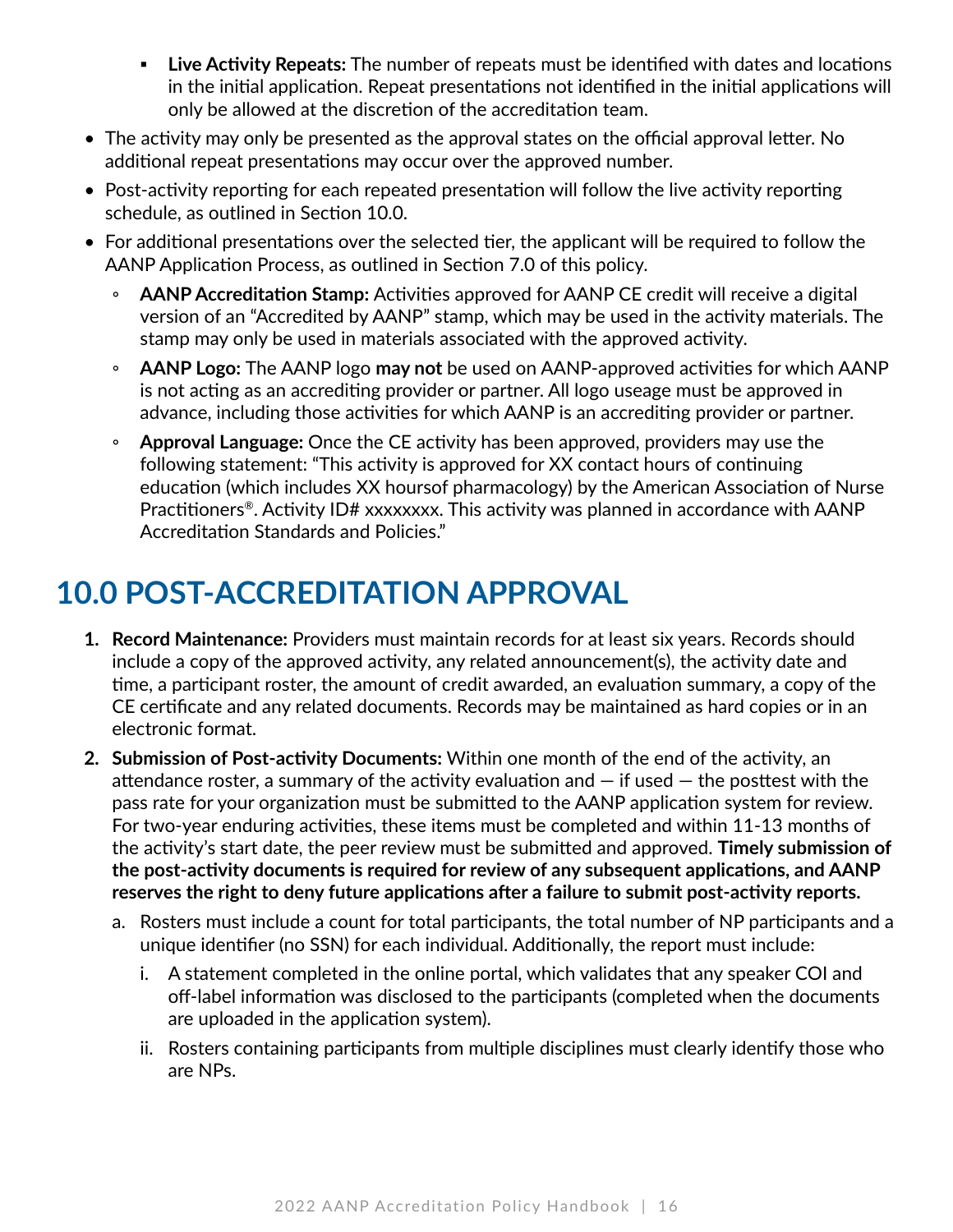- b. The evaluation report must be in a summary format, not the actual evaluation forms.
	- i. The evaluation questions must be the exact evaluation questions approved with the accreditation application.
	- ii. The same questions must be asked of all attendees.
	- iii. For the required bias question, the actual number or percentage of affirmative and negative answers is required.
- c. If a posttest is used as part of the evaluation tool, the post-test summary must be in summary format.
	- i. The posttest questions must be the exact post-test questions approved with the accreditation application,
	- ii. The same questions must be asked of all attendees.
	- iii. The pass rate identified in the application must be listed.
	- iv. You must identify the number of attendees who passed and who failed.
- d. For any live activity that is repeated, the above report is due one month after the repeated date.
- e. For any virtual or on-demand activity, the above report is due one month after the end of the approval period.
- f. For any enduring activity, the above reports are due one month after the start date, with a final cumulative report due at one year.
- g. For a two-year enduring activity, the above reports are due at one month and at the end of the approval period. An additional one-year peer review is mandatory and must be submitted and approved within one month after the first year of accreditation.
- **3. Release of Attendee Information:** No information regarding attendees should be released to third parties without permission of the learners.